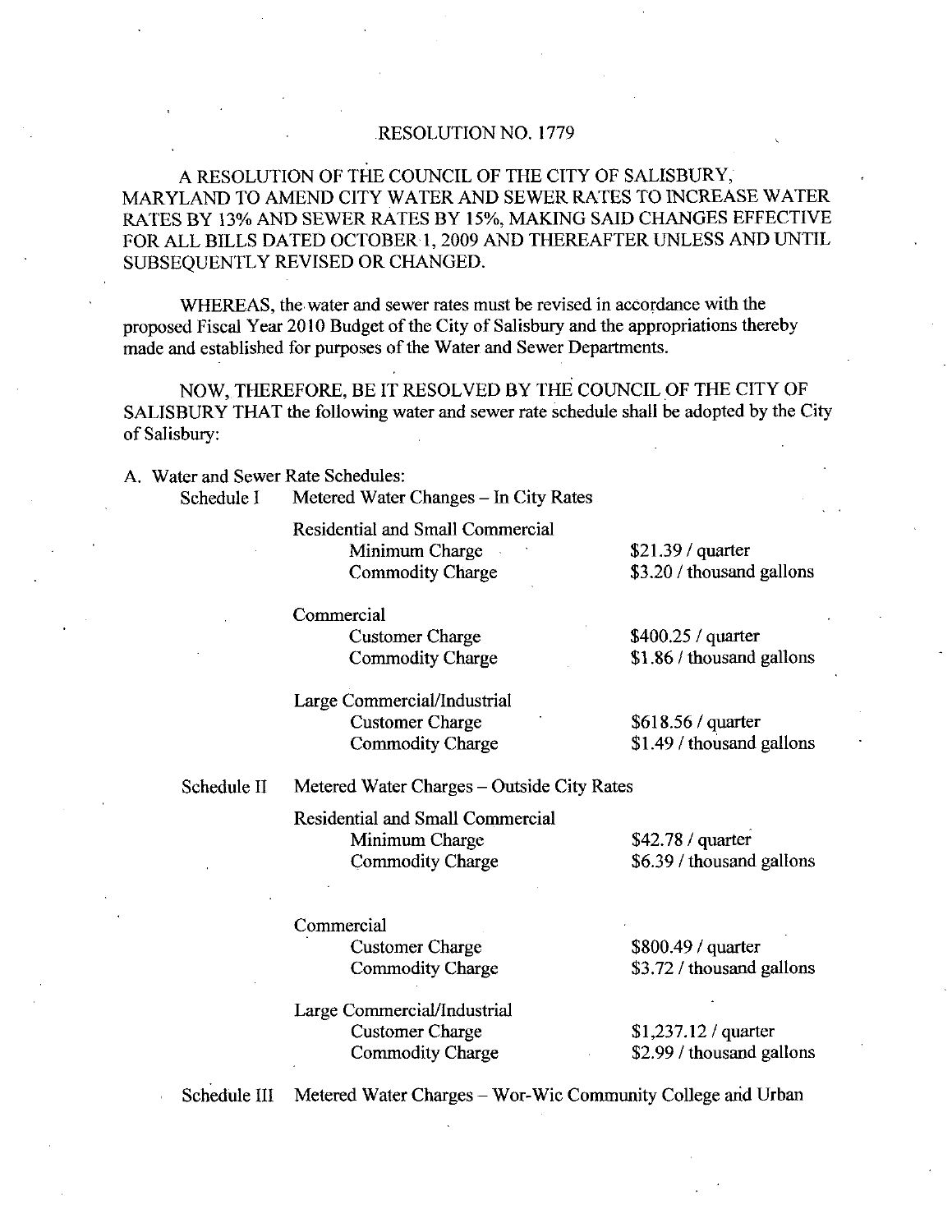Service District Rates

Residential and Small Commercial<br>
Minimum Charge \$32.08 / quarter itial and Small Commercial<br>
Minimum Charge 4832.08 / quarter<br>
Commodity Charge 4.80 / thousand gallons

Commercial ercial<br>Customer Charge 279 (2001)<br>Commodity Charge 22.79 / thousand gallons

Large Commercial Industrial Commercial/Industrial<br>Customer Charge 927.84 / quarter Commercial/Industrial<br>
Customer Charge 25927.84 / quarter<br>
Commodity Charge 25 thousand gallons

Schedule IV Sewer Charges - In City Rates

Residential and Small Commercial<br>
Minimum Charge \$38.80 / quarter ntial and Small Commercial<br>
Minimum Charge 538.80 / quarter<br>
Commodity Charge 55.82 / thousand gallons

Commercial Customer Charge 5732.92 / quarter<br>
Commodity Charge 53.38 / thousand

Large Commercial/Industrial<br>Customer Charge Customer Charge 13732.92 / quarter<br>
Commodity Charge 130 5732.92 / quarter<br>
Commercial/Industrial<br>
Customer Charge 141,130.57 / quarter<br>
Commodity Charge 152.72 / thousand g Commercial/Industrial<br>
Customer Charge 272/4 (uarter<br>
272thousand gallons

Schedule V Sewer Charges - Outside City Rates

Residential and Small Commercial<br>Minimum Charge 777.61 / quarter Minimum Charge 577.61 / quarter<br>
Commodity Charge 511.64 / thousand gallons Minimum Charge 1465.84 / quarter<br>
Commodity Charge 1465.84 / thousand general<br>
Customer Charge 1465.84 / quarter<br>
Commodity Charge 1465.84 / quarter<br>
26.76 / thousand general

Commercial ercial<br>
Customer Charge 61,465.84 / quarter<br>
Commodity Charge 66.76 / thousand gallons

Large Commercial/Industrial<br>Customer Charge Customer Charge 261,465.84 / quarter<br>
Commodity Charge 26.76 / thousand ga<br>
Commercial/Industrial<br>
Customer Charge 262,261.13 / quarter<br>
Commodity Charge 265.43 / thousand ga Commercial/Industrial<br>
Customer Charge 52,261.13 / quarter<br>
Commodity Charge 55.43 / thousand gallons

Schedule VI Sewer Charges – Wor-Wic Community College and Urban Service District Rates

> Residential and Small Commercial<br>
> Minimum Charge 558.20 / quarter ntial and Small Commercial<br>
> Minimum Charge 858.20 / quarter<br>
> Commodity Charge 88.73 / thousand gallons

Customer Charge 600.37 / quarter<br>
Commodity Charge 62.79 / thousand gallons

\$3.38 / thousand gallons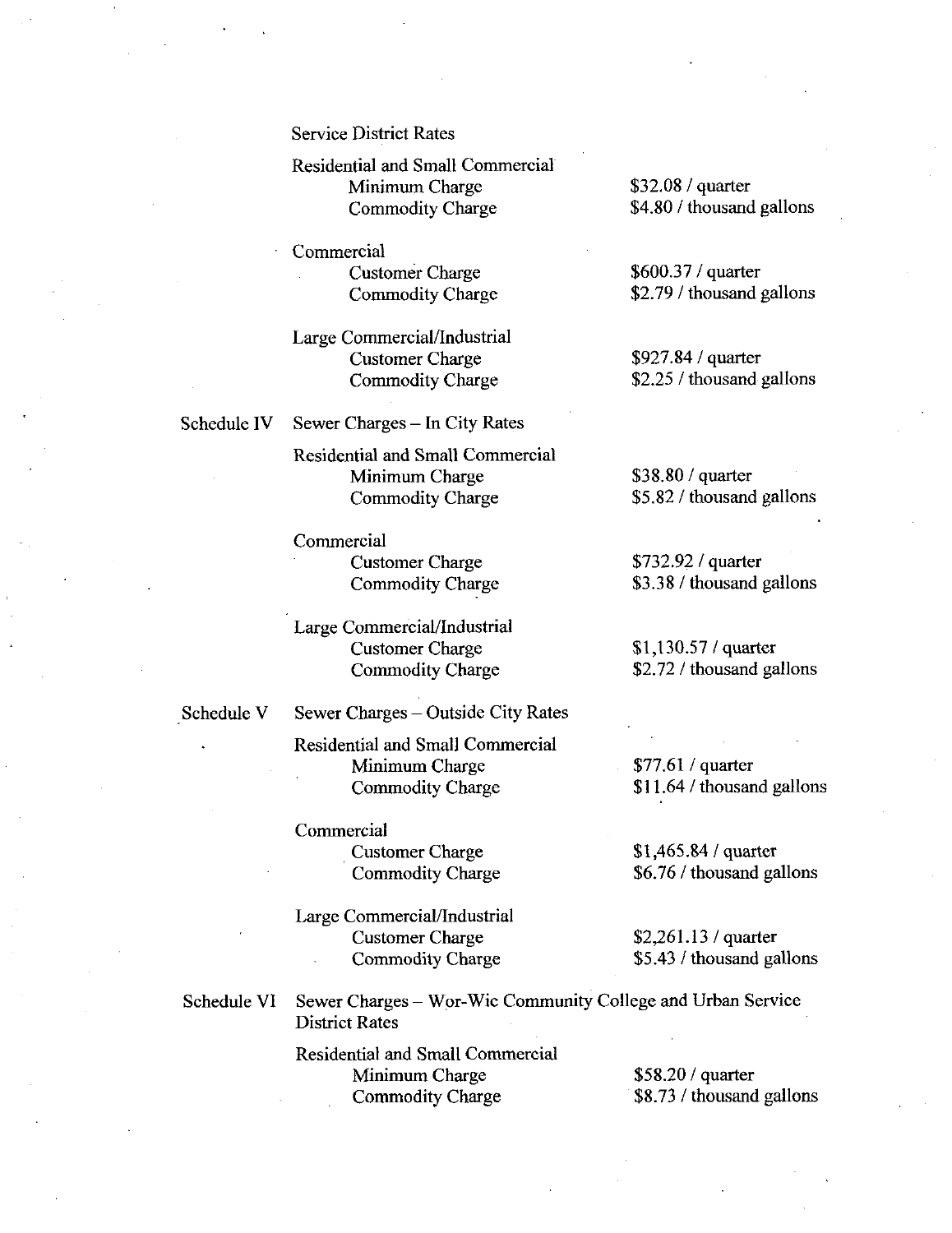ercial<br>Customer Charge 11,099.38 / quarter<br>Commodity Charge 1999.38 / thousand ga encial<br>Customer Charge 51,099.38 / quarter<br>Commodity Charge 55.07 / thousand gallons

# Large Commercial/Industrial<br>Customer Charge Customer Charge 1,099.38 / quarter<br>
Commodity Charge 165.07 / thousand ga<br>
Customer Charge 1,695.85 / quarter<br>
Commodity Charge 1,695.85 / quarter<br>
1,695.85 / quarter<br>
1,695.85 / quarter Commercial/Industrial<br>
Customer Charge 408 thousand gallons<br>
Commodity Charge 4.08 / thousand gallons

## Schedule VII Sewer Charges - Sewer Only Customers

|                                     | $\mathbf{r}$               | Quarterly | Quarterly | Quarterly            |
|-------------------------------------|----------------------------|-----------|-----------|----------------------|
|                                     |                            | In        | Outside   | Urban                |
|                                     |                            | City      | City      | Service              |
| Rate                                | Number of fixtures         | Rate -    | Rate      | <b>District Rate</b> |
|                                     | One to two fixtures        | \$50.49   | \$100.97  | \$75.73              |
| 2                                   | Three to five fixtures     | \$88.69   | \$177.38  | \$133.04             |
| 3                                   | Six to ten fixtures        | \$132.81  | \$265.62  | \$199.21             |
| 4                                   | Eleven to fifteen fixtures | \$176.93  | \$353.85  | \$265.40             |
| 5                                   | Sixteen to twenty fixtures | \$221.04  | \$442.09  | \$331.57             |
| For every five fixtures over twenty |                            | 44.12     | \$88.24   | 66.18                |

## Schedule VIII Commercial and Industrial Activities

| ۰                                    | Annual  | Annual           |
|--------------------------------------|---------|------------------|
|                                      | In City | Outside          |
|                                      | Rate    | <b>City Rate</b> |
| (1) For each fire service            | \$373   | \$746            |
| For each standby operational service | \$373   | \$746            |

## B. Definitions:

Residential and Small Commercial Customers - These customers have average water Residential and Sinah Commercial Customers – 11<br>utilization of less than 300,000 gallons in a quarter

Commercial Customers - These customers have average water utilization of 300,000 gallons to 600,000 gallons per quarter.

Large Commercial/Industrial  $-$  These customers have average water utilization over 600,000 gallons per quarter

Average Water Utilization Per Quarter - This will be based on annual consumption divided by 4 to get average quarterly water utilization

C. Calculation of Bills: